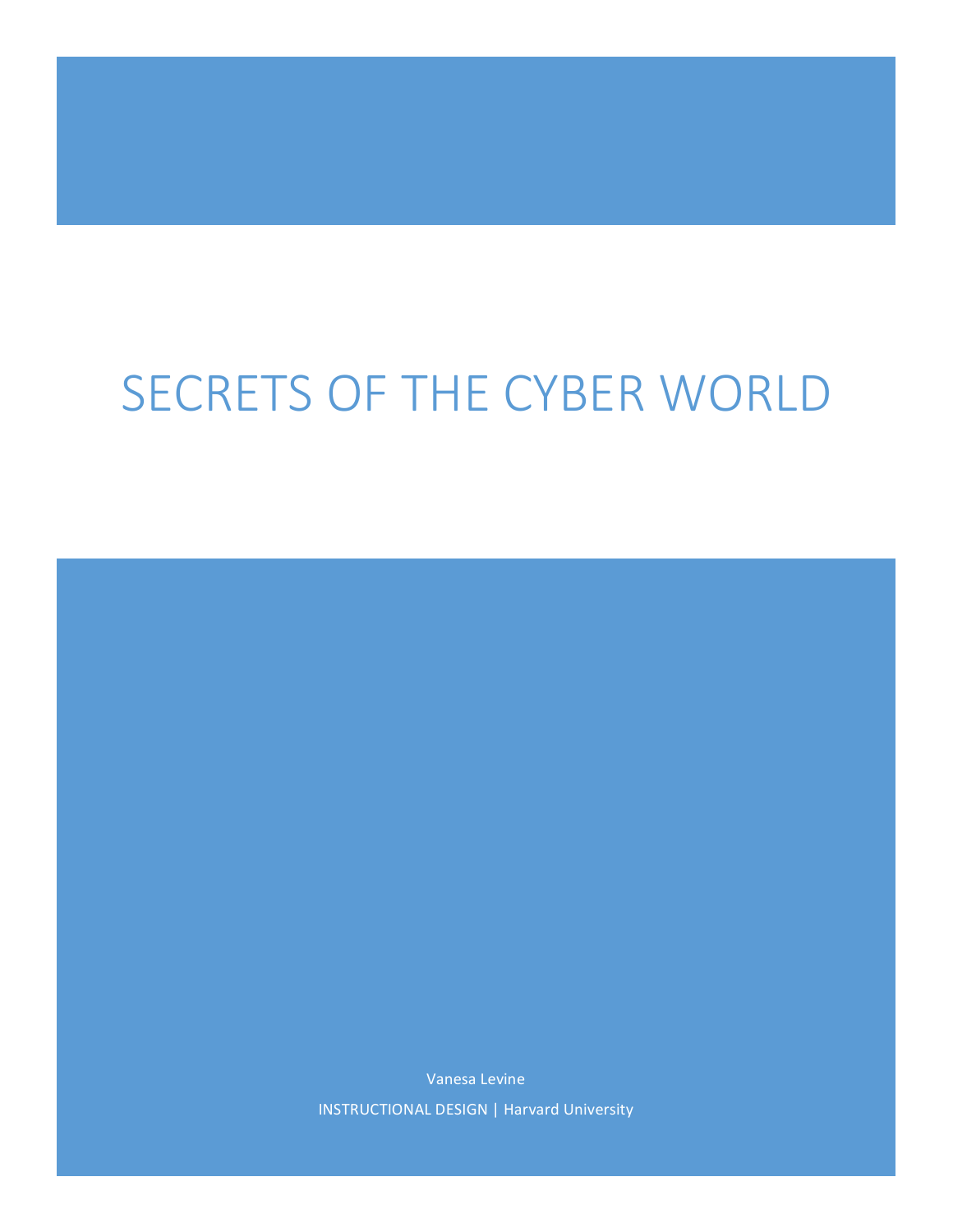## **Lesson Summary:**

In this lesson, students will learn:

- The 3 categories of hackers
- The types within the categories, as well as their motivations
- That the physical world is being attacked though cyber space
- The top 5 cyber safety tips
- About the talent crisis and why we need everyone to help

# **Time Allotment:**

One 50-minute class period, with extension options.

# **Learning Objectives:**

By the end of this lesson, students will:

• Understand the difference between the types of hackers as well as their

motivations

- Be able to reflect on how the cyber world impacts the physical world
- Be able to discuss the top 5 cyber safety tips
- Examine the challenges of the talent crisis, and understand why it is so

important that the general populous get interested in cyber security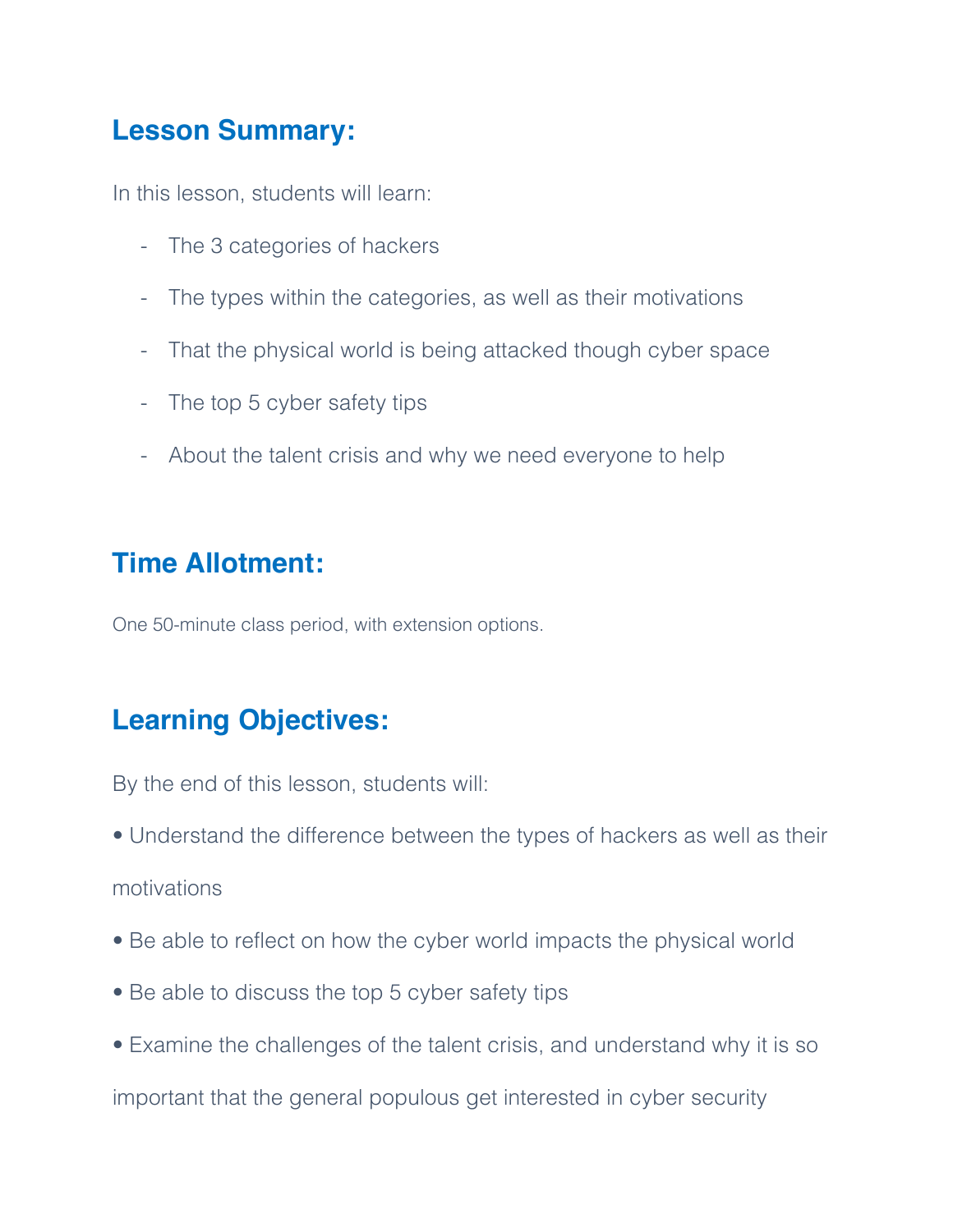# **Learning Activities:**

Students will watch a 20-minute film, and have a discussion before, during, and after the film. Additionally, there will be homework, that can be broken up into a few days so that students have the ability to make sense of what they have learned.

## **Lesson Plan:**

#### **Pre-film discussion questions:**

- What type of people are hackers?
- What do we mean when we say hacking?
- Who do you think is doing it?

#### **Stop code discussion questions:**

- 1. At minute 8
- When we talk about the categories of hackers, we refer to them

based on a hat color. What are those three categories of hackers?

- What are the 4 types of black hat hackers?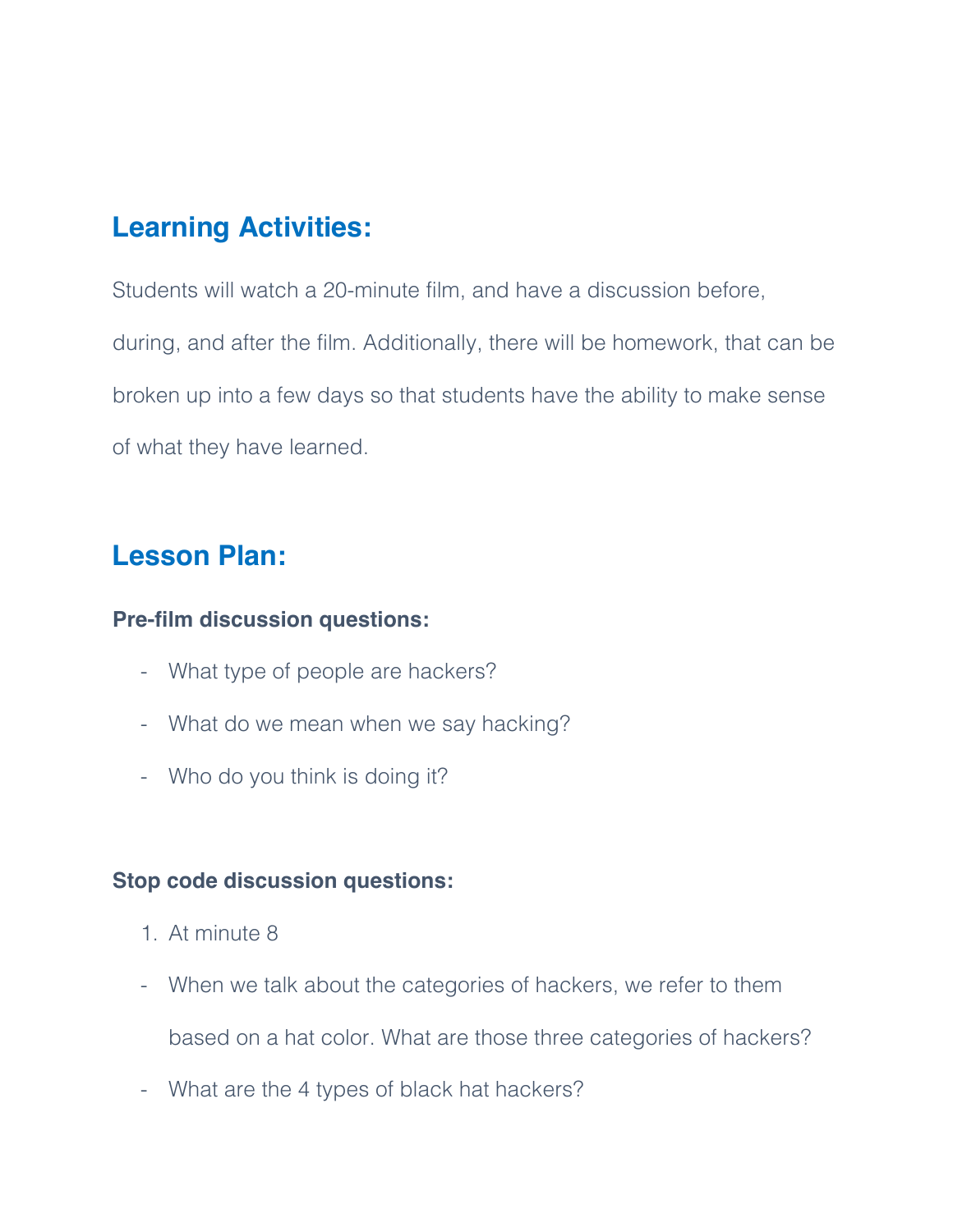- 2. At minute 15
- What are the top 5 cyber security safety tips?

End questions: Full class discussion

- Do you have to be a programmer to work in cyber security?
- What types of roles are there in cyber security?

#### **Homework:**

Essay: (Ask students to pick a question and write an essay about it)

- 1. How do you envision yourself in the cyber security field? What type of role might you be interested in, why?
- 2. Chose one of the types of hackers that is either in the black hat or white hat community, and discuss their motivations.
- 3. Why is it so important for students to consider a career in cyber security?

**News:** (can be a few days later, does not have to be that same night)

- Find an interesting article to bring to class and have them teach to the class what they learned